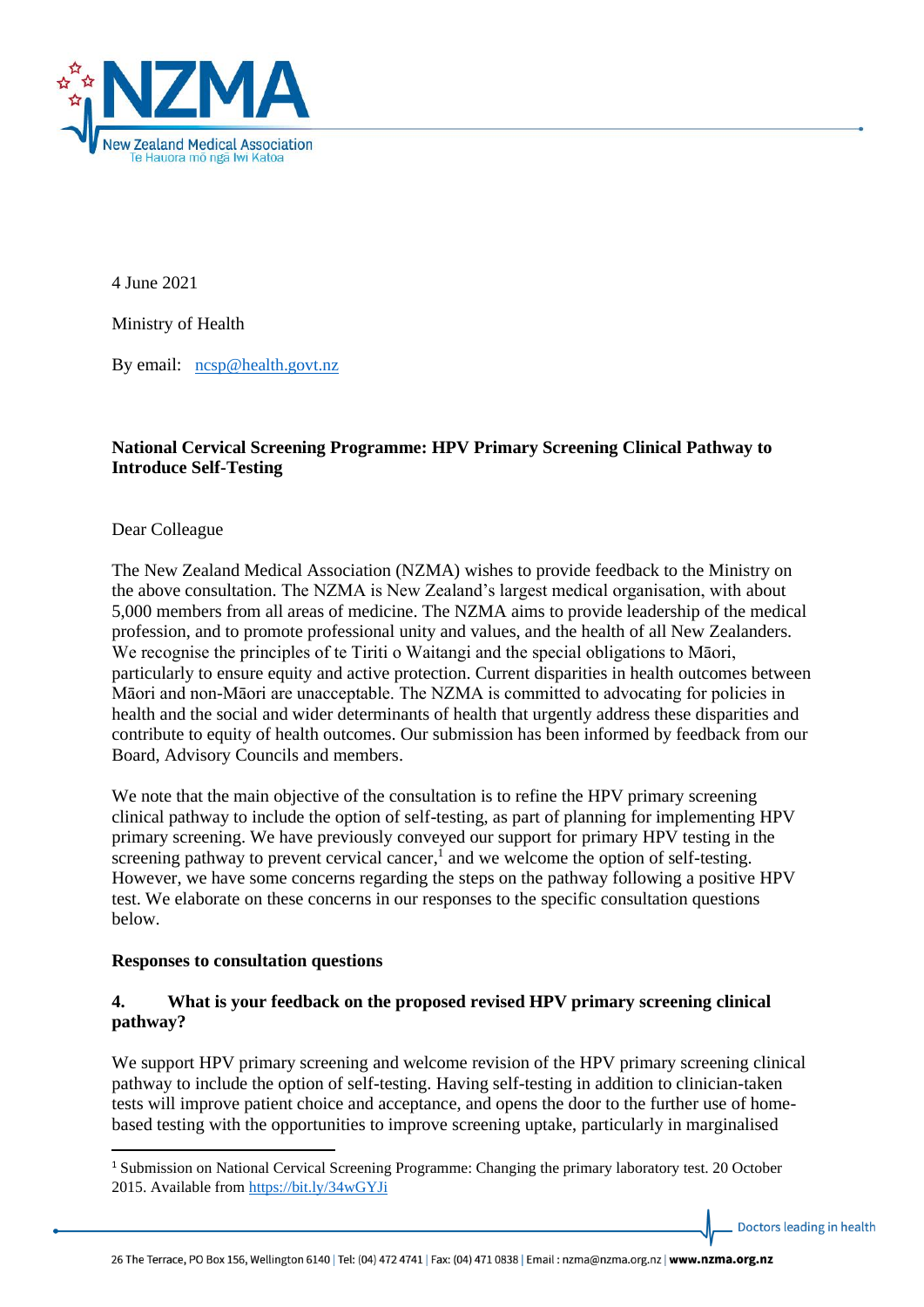groups. New Zealand research has found that the offer of an HPV self-test could increase the uptake of cervical screening by almost three times for under-screened Māori women.<sup>2</sup>

Our main concerns with the pathway relate to the steps following a positive HPV result which appear to reflect an approach that is system-centred rather than patient-centred. For example, a person with a positive HPV self-test will require a speculum examination to collect a cytology sample before colposcopy. While direct referral by a screening provider to colposcopy will be at the clinician's discretion, this is to be regarded as an exception, to support those with an identified higher risk of cervical cancer rather than as an option for all. The arguments for needing cytology before referral for colposcopy are not strong. The literature suggests that this intermediate step is not necessary but is being introduced primarily to reduce pressure on colposcopy services. Our view is that requiring a speculum examination to collect a cytology sample following a positive HPV test could increase the risk of inequity as there is already reluctance to undergo smears among the most vulnerable population groups. Requiring a person to come back for a smear adds the very barrier that self-testing is designed to overcome. It may, however, be appropriate to give women the choice of having a smear or direct referral for colposcopy after a positive self-test.

There are also concerns that the revised pathway does not make it clear as to whether a cliniciantaken sample will be routinely used for cytology or whether a person with a positive result will be required to return for a Liquid Based Cytology (LBC) sample. If a return visit is required, we suggest this be made explicit on the flowchart.

# **5. What is your feedback on self-testing vs clinician-taken HPV tests?**

We understand that the evidence demonstrates that HPV self-testing has similar sensitivity to clinician-collected samples, as long as a PCR assay for detecting HPV DNA is used. We note that modelling in Australia to assess the impact of self-testing concluded that offering even a single HPV self-test has considerable potential to improve outcomes for screening and under-screened participants. Accordingly, we are strongly supportive of giving people the option of self-testing in addition to clinician-taken HPV testing.

### **6. Do you foresee any problems with self-testing in a clinical setting, as part of the transition of the programme? What do you perceive as benefits?**

We do not envisage any harm with HPV self-testing in a clinical setting, given the data that are presented. The transition process from one testing programme to another will need to be well managed and include a comprehensive information campaign. The main benefit should be to increase access to cervical testing, but this will require a correctly structured and well rolled-out implementation plan. Another potential benefit would be a reduction in material use in primary care, particularly of single-use plastic speculums.

# **7. Do you foresee any likely impact on access and equity?**

We believe that the option for HPV self-testing could increase participation in cervical screening and should lead to more equitable outcomes. However, this will depend on how the programme is implemented and ensuring there is comprehensive support at all stages in the pathway. It is unclear why HPV self-testing will be treated differently than self-testing screening for colorectal cancer. We have previously suggested that invitation and recall for primary HPV testing sits best with General Practice, with backup provided by the National Cervical Screening Programme register. If there are pressures on colposcopy services, then a triage system would need to be

<sup>&</sup>lt;sup>2</sup> MacDonald EJ, et al. Reaching under-screened/never-screened indigenous peoples with human papilloma virus self-testing: A community-based cluster randomised controlled trial. Aust N Z J Obstet Gynaecol 2021; 61: 135–141. Available fro[m https://obgyn.onlinelibrary.wiley.com/doi/epdf/10.1111/ajo.13285](https://obgyn.onlinelibrary.wiley.com/doi/epdf/10.1111/ajo.13285)